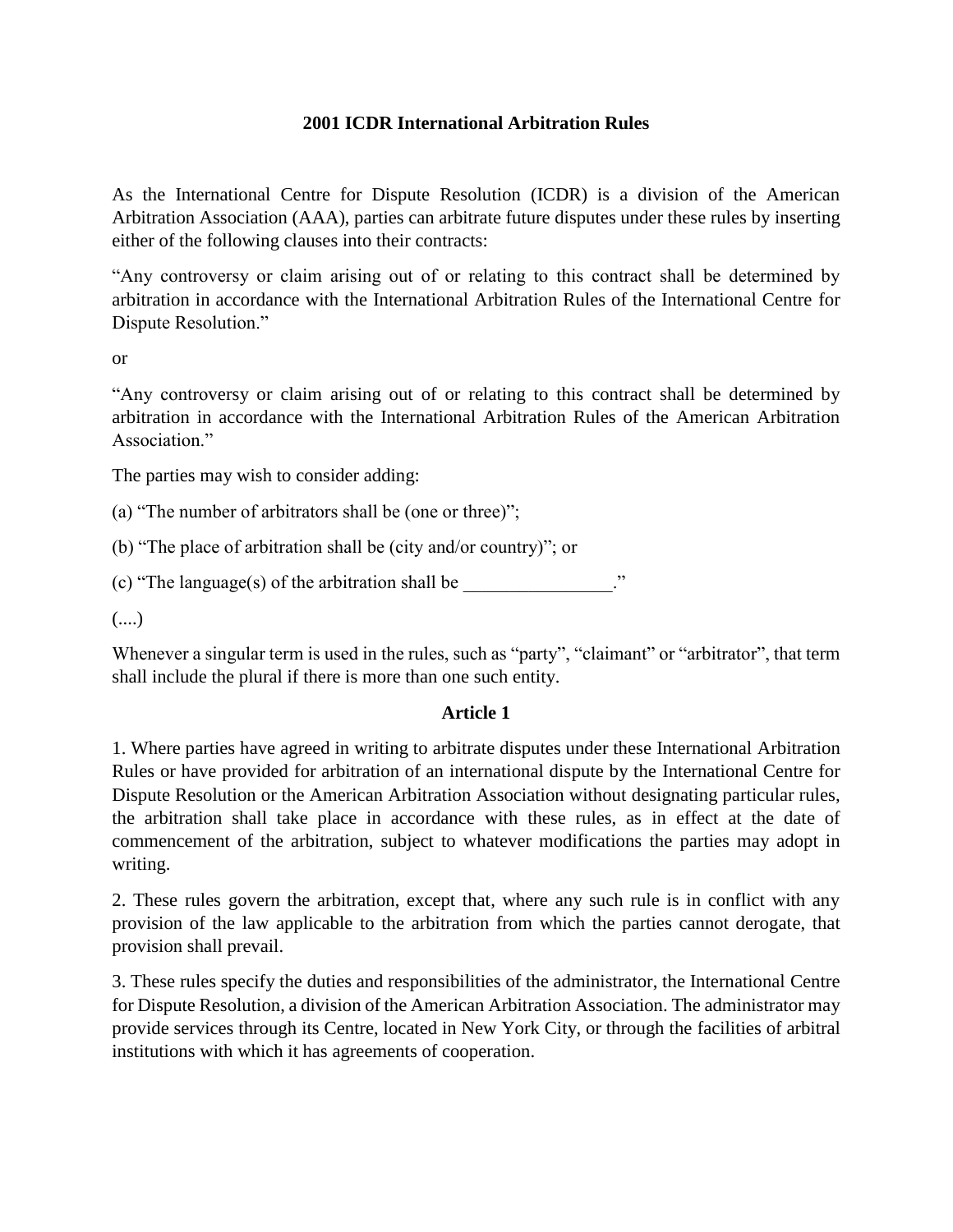# I. Commencing the arbitration

# Notice of Arbitration and Statement of Claim

# **Article 2**

1. The party initiating arbitration ("claimant") shall give written notice of arbitration to the administrator and at the same time to the party against whom a claim is being made ("respondent").

2. Arbitral proceedings shall be deemed to commence on the date on which the administrator receives the notice of arbitration.

3. The notice of arbitration shall contain a statement of claim including the following:

(a) a demand that the dispute be referred to arbitration;

(b) the names and addresses of the parties;

(c) a reference to the arbitration clause or agreement that is invoked;

(d) a reference to any contract out of or in relation to which the dispute arises;

(e) a description of the claim and an indication of the facts supporting it;

(f) the relief or remedy sought and the amount claimed; and

(g) may include proposals as to the means of designating and the number of arbitrators, the place of arbitration and the language(s) of the arbitration.

4. Upon receipt of the notice of arbitration, the administrator shall communicate with all parties with respect to the arbitration and shall acknowledge the commencement of the arbitration.

Statement of Defense and Counterclaim

# **Article 3**

1. Within 30 days after the commencement of the arbitration, a respondent shall submit a written statement of defense, responding to the issues raised in the notice of arbitration, to the claimant and any other parties, and to the administrator.

2. At the time a respondent submits its statement of defense, a respondent may make counterclaims or assert setoffs as to any claim covered by the agreement to arbitrate, as to which the claimant shall within 30 days submit a written statement of defense to the respondent and any other parties and to the administrator.

3. A respondent shall respond to the administrator, the claimant and other parties within 30 days after the commencement of the arbitration as to any proposals the claimant may have made as to the number of arbitrators, the place of the arbitration or the language(s) of the arbitration, except to the extent that the parties have previously agreed as to these matters.

4. The arbitral tribunal, or the administrator if the arbitral tribunal has not yet been formed, may extend any of the time limits established in this article if it considers such an extension justified.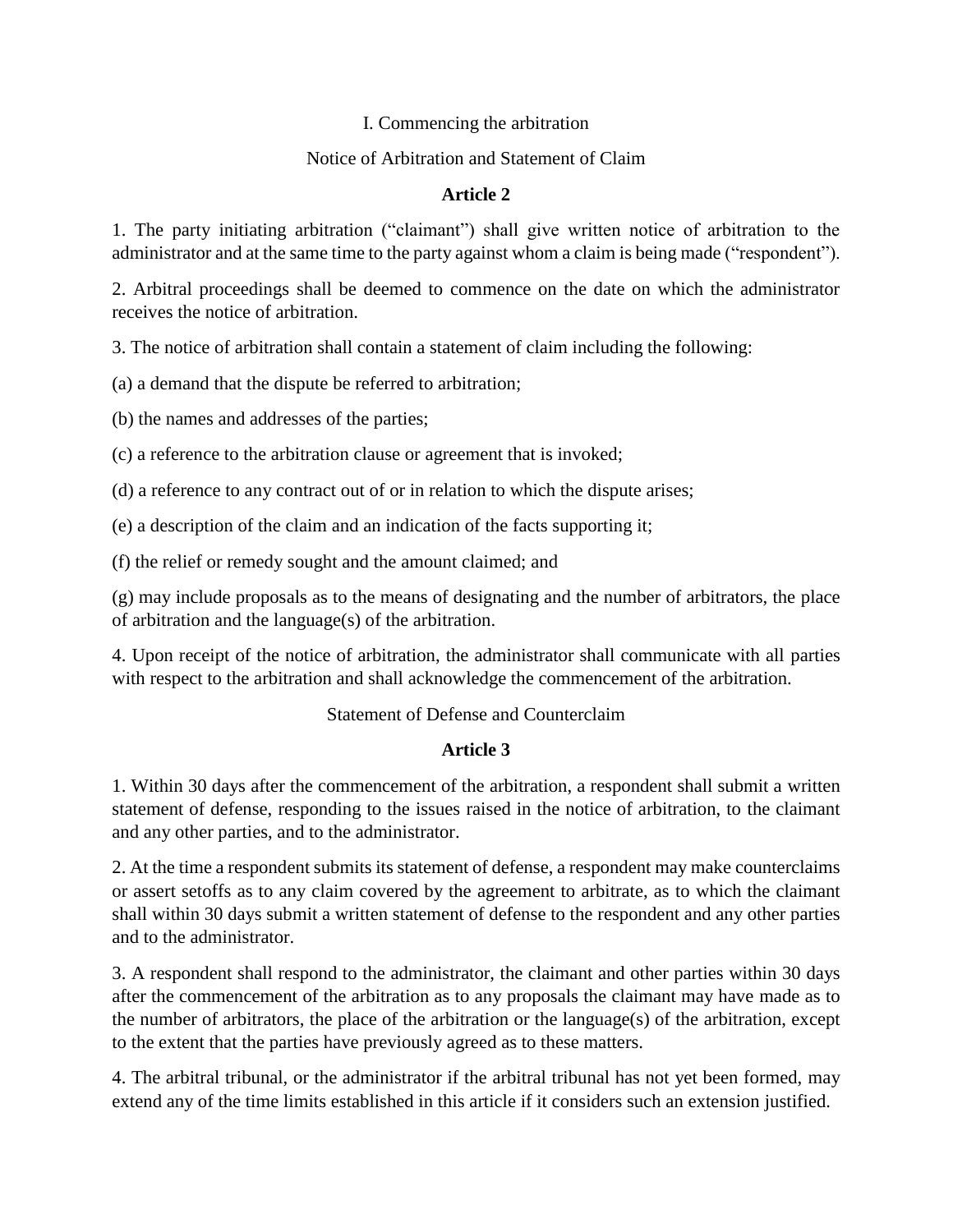#### Amendments to Claims

#### **Article 4**

During the arbitral proceedings, any party may amend or supplement its claim, counterclaim or defense, unless the tribunal considers it inappropriate to allow such amendment or supplement because of the party's delay in making it, prejudice to the other parties or any other circumstances. A party may not amend or supplement a claim or counterclaim if the amendment or supplement would fall outside the scope of the agreement to arbitrate.

II. The tribunal

Number of Arbitrators

# **Article 5**

If the parties have not agreed on the number of arbitrators, one arbitrator shall be appointed unless the administrator determines in its discretion that three arbitrators are appropriate because of the large size, complexity or other circumstances of the case.

# Appointment of Arbitrators

# **Article 6**

1. The parties may mutually agree upon any procedure for appointing arbitrators and shall inform the administrator as to such procedure.

2. The parties may mutually designate arbitrators, with or without the assistance of the administrator. When such designations are made, the parties shall notify the administrator so that notice of the appointment can be communicated to the arbitrators, together with a copy of these rules.

3. If within 45 days after the commencement of the arbitration, all of the parties have not mutually agreed on a procedure for appointing the arbitrator(s) or have not mutually agreed on the designation of the arbitrator(s), the administrator shall, at the written request of any party, appoint the arbitrator(s) and designate the presiding arbitrator. If all of the parties have mutually agreed upon a procedure for appointing the arbitrator(s), but all appointments have not been made within the time limits provided in that procedure, the administrator shall, at the written request of any party, perform all functions provided for in that procedure that remain to be performed.

4. In making such appointments, the administrator, after inviting consultation with the parties, shall endeavor to select suitable arbitrators. At the request of any party or on its own initiative, the administrator may appoint nationals of a country other than that of any of the parties.

5. Unless the parties have agreed otherwise no later than 45 days after the commencement of the arbitration, if the notice of arbitration names two or more claimants or two or more respondents, the administrator shall appoint all the arbitrators.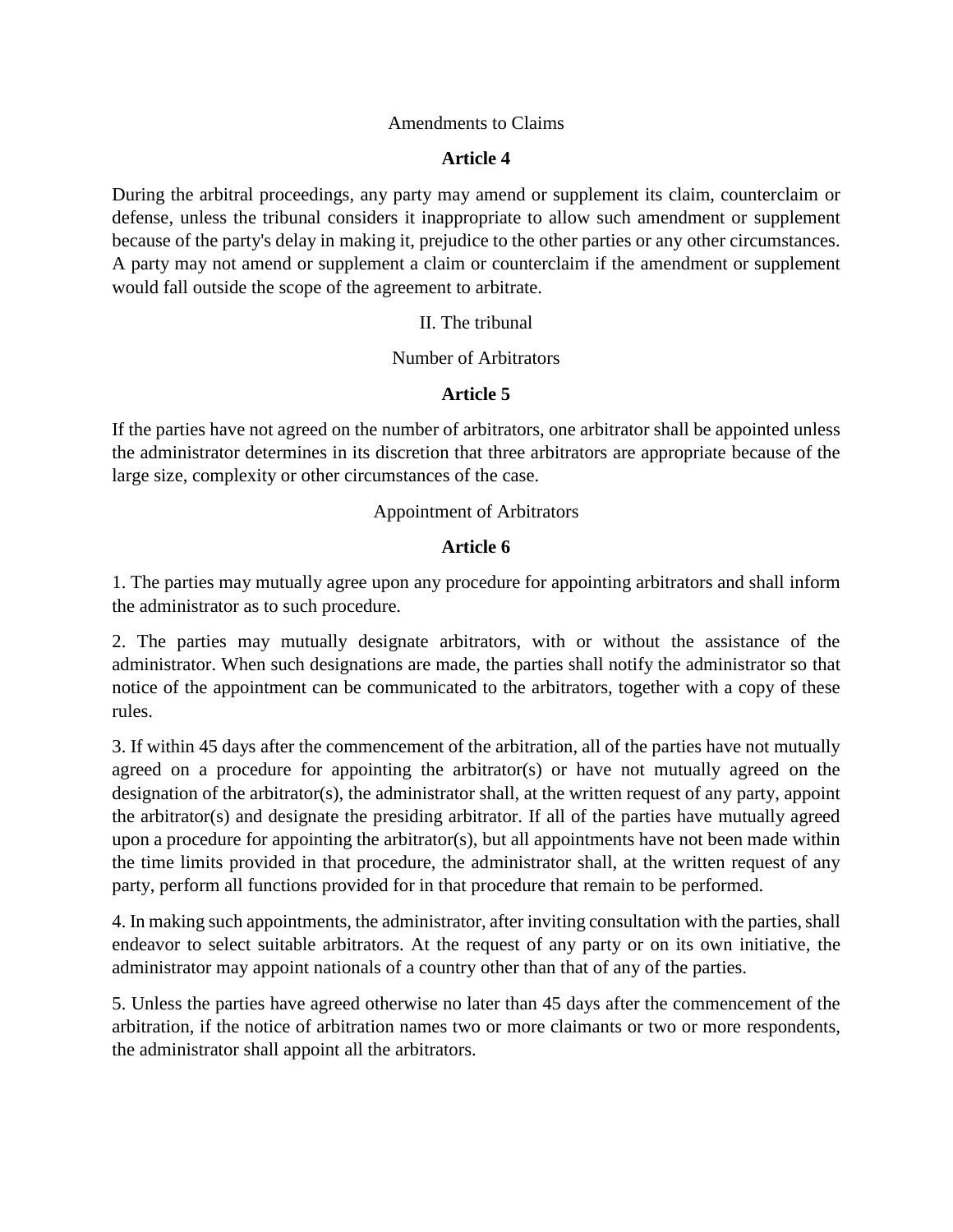# Impartiality and Independence of Arbitrators

# **Article 7**

1. Arbitrators acting under these rules shall be impartial and independent. Prior to accepting appointment, a prospective arbitrator shall disclose to the administrator any circumstance likely to give rise to justifiable doubts as to the arbitrator's impartiality or independence. If, at any stage during the arbitration, new circumstances arise that may give rise to such doubts, an arbitrator shall promptly disclose such circumstances to the parties and to the administrator.

Upon receipt of such information from an arbitrator or a party, the administrator shall communicate it to the other parties and to the tribunal.

2. No party or anyone acting on its behalf shall have any ex parte communication relating to the case with any arbitrator, or with any candidate for appointment as party-appointed arbitrator except to advise the candidate of the general nature of the controversy and of the anticipated proceedings and to discuss the candidate's qualifications, availability or independence in relation to the parties, or to discuss the suitability of candidates for selection as a third arbitrator where the parties or party-designated arbitrators are to participate in that selection. No party or anyone acting on its behalf shall have any ex parte communication relating to the case with any candidate for presiding arbitrator.

# Challenge of Arbitrators

# **Article 8**

1. A party may challenge any arbitrator whenever circumstances exist that give rise to justifiable doubts as to the arbitrator's impartiality or independence. A party wishing to challenge an arbitrator shall send notice of the challenge to the administrator within 15 days after being notified of the appointment of the arbitrator or within 15 days after the circumstances giving rise to the challenge become known to that party.

2. The challenge shall state in writing the reasons for the challenge.

3. Upon receipt of such a challenge, the administrator shall notify the other parties of the challenge. When an arbitrator has been challenged by one party, the other party or parties may agree to the acceptance of the challenge and, if there is agreement, the arbitrator shall withdraw. The challenged arbitrator may also withdraw from office in the absence of such agreement. In neither case does withdrawal imply acceptance of the validity of the grounds for the challenge.

# **Article 9**

If the other party or parties do not agree to the challenge or the challenged arbitrator does not withdraw, the administrator in its sole discretion shall make the decision on the challenge.

Replacement of an Arbitrator

# **Article 10**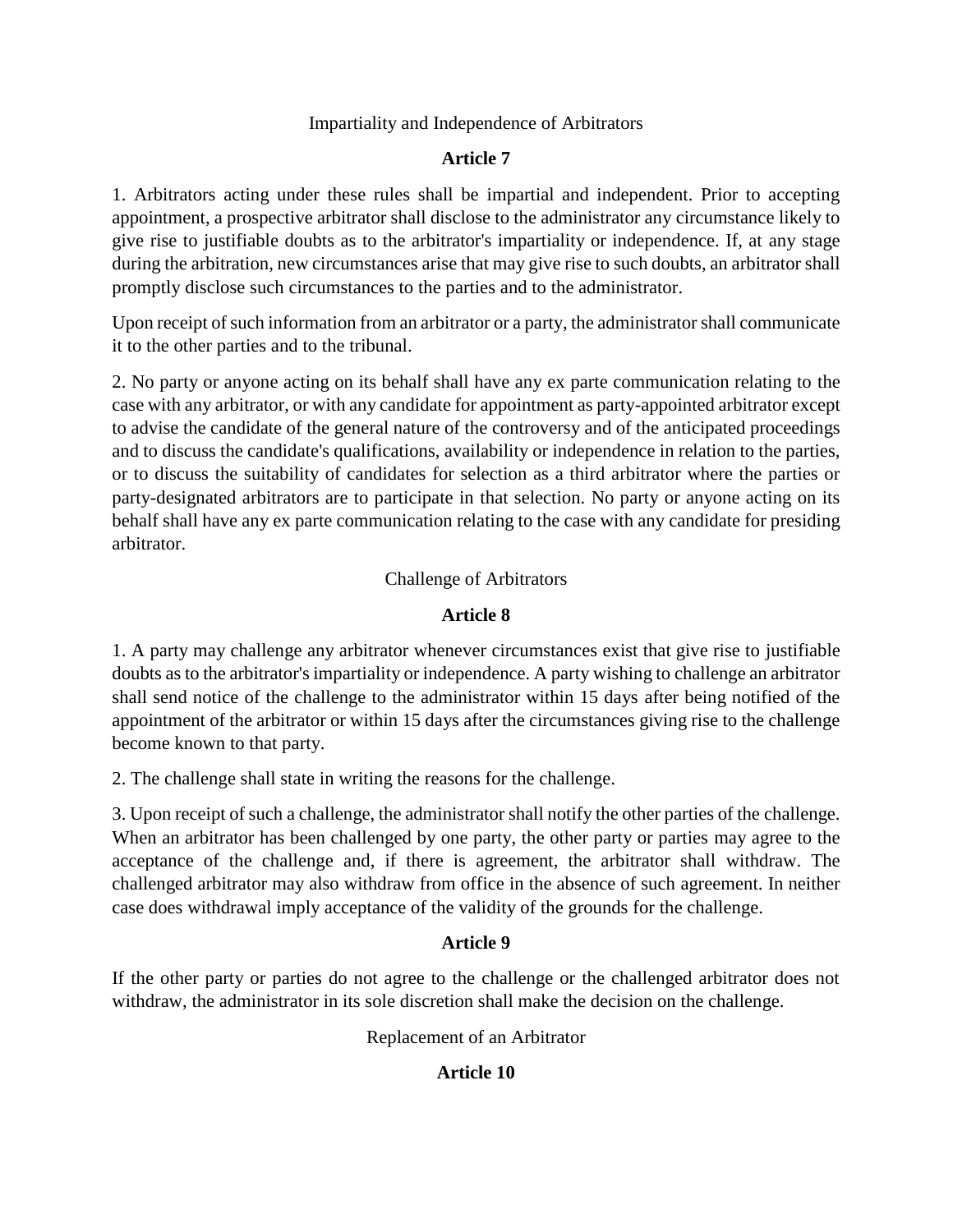If an arbitrator withdraws after a challenge, or the administrator sustains the challenge, or the administrator determines that there are sufficient reasons to accept the resignation of an arbitrator, or an arbitrator dies, a substitute arbitrator shall be appointed pursuant to the provisions of Article 6, unless the parties otherwise agree.

### **Article 11**

1. If an arbitrator on a three-person tribunal fails to participate in the arbitration for reasons other than those identified in Article 10, the two other arbitrators shall have the power in their sole discretion to continue the arbitration and to make any decision, ruling or award, notwithstanding the failure of the third arbitrator to participate. In determining whether to continue the arbitration or to render any decision, ruling or award without the participation of an arbitrator, the two other arbitrators shall take into account the stage of the arbitration, the reason, if any, expressed by the third arbitrator for such nonparticipation, and such other matters as they consider appropriate in the circumstances of the case. In the event that the two other arbitrators determine not to continue the arbitration without the participation of the third arbitrator, the administrator on proof satisfactory to it shall declare the office vacant and a substitute arbitrator shall be appointed pursuant to the provisions of Article 6, unless the parties otherwise agree.

2. If a substitute arbitrator is appointed under either Article 10 or Article 11, the tribunal shall determine at its sole discretion whether all or part of any prior hearings shall be repeated.

III. General conditions

#### Representation

#### **Article 12**

Any party may be represented in the arbitration. The names, addresses and telephone numbers of representatives shall be communicated in writing to the other parties and to the administrator. Once the tribunal has been established, the parties or their representatives may communicate in writing directly with the tribunal.

#### Place of Arbitration

# **Article 13**

1. If the parties disagree as to the place of arbitration, the administrator may initially determine the place of arbitration, subject to the power of the tribunal to determine finally the place of arbitration within 60 days after its constitution. All such determinations shall be made having regard for the contentions of the parties and the circumstances of the arbitration.

2. The tribunal may hold conferences or hear witnesses or inspect property or documents at any place it deems appropriate. The parties shall be given sufficient written notice to enable them to be present at any such proceedings.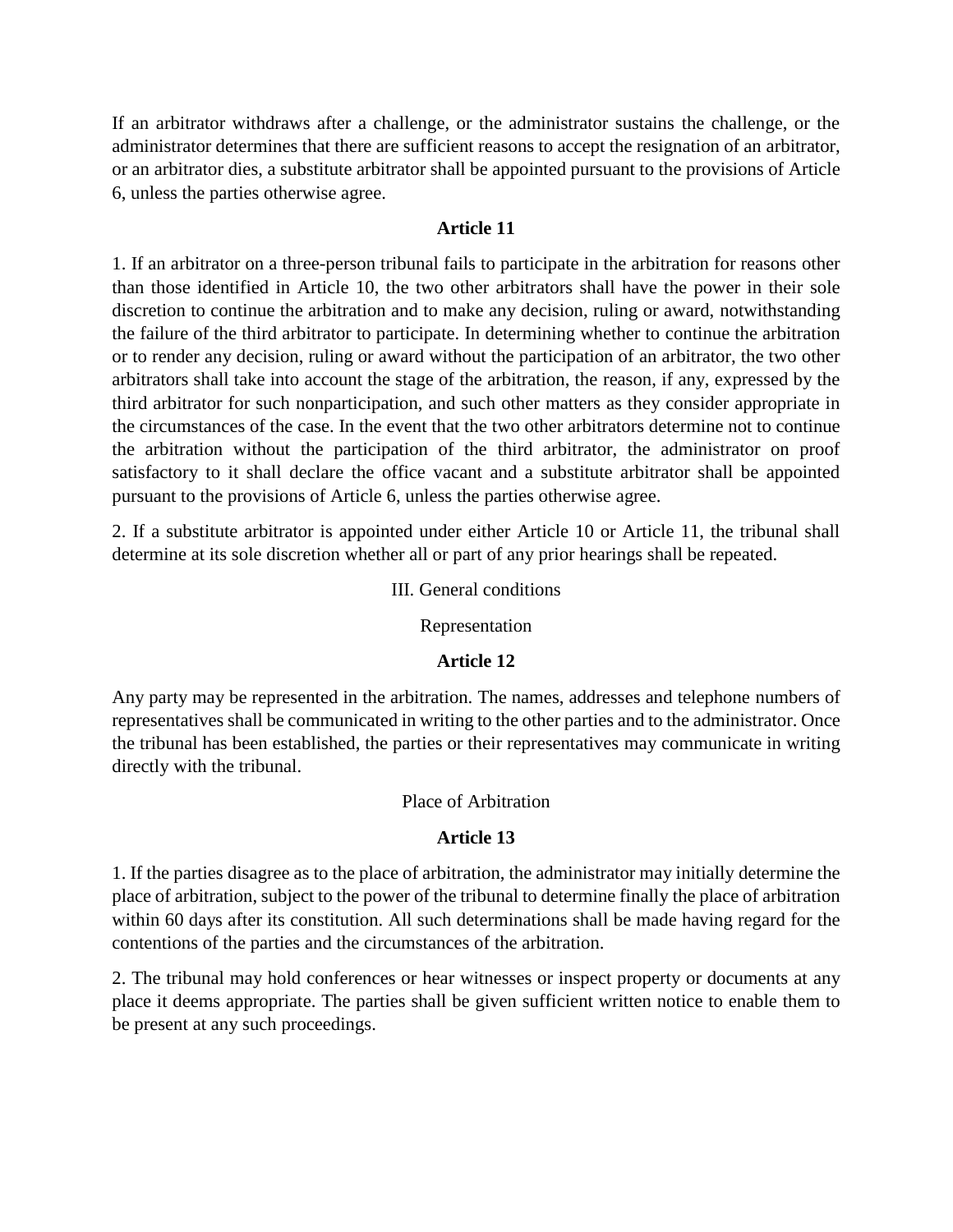### Language

### **Article 14**

If the parties have not agreed otherwise, the language(s) of the arbitration shall be that of the documents containing the arbitration agreement, subject to the power of the tribunal to determine otherwise based upon the contentions of the parties and the circumstances of the arbitration. The tribunal may order that any documents delivered in another language shall be accompanied by a translation into the language(s) of the arbitration.

### Pleas as to Jurisdiction

### **Article 15**

1. The tribunal shall have the power to rule on its own jurisdiction, including any objections with respect to the existence, scope or validity of the arbitration agreement.

2. The tribunal shall have the power to determine the existence or validity of a contract of which an arbitration clause forms a part. Such an arbitration clause shall be treated as an agreement independent of the other terms of the contract. A decision by the tribunal that the contract is null and void shall not for that reason alone render invalid the arbitration clause.

3. A party must object to the jurisdiction of the tribunal or to the arbitrability of a claim or counterclaim no later than the filing of the statement of defense, as provided in Article 3, to the claim or counterclaim that gives rise to the objection. The tribunal may rule on such objections as a preliminary matter or as part of the final award.

#### Conduct of the Arbitration

# **Article 16**

1. Subject to these rules, the tribunal may conduct the arbitration in whatever manner it considers appropriate, provided that the parties are treated with equality and that each party has the right to be heard and is given a fair opportunity to present its case.

2. The tribunal, exercising its discretion, shall conduct the proceedings with a view to expediting the resolution of the dispute. It may conduct a preparatory conference with the parties for the purpose of organizing, scheduling and agreeing to procedures to expedite the subsequent proceedings.

3. The tribunal may in its discretion direct the order of proof, bifurcate proceedings, exclude cumulative or irrelevant testimony or other evidence, and direct the parties to focus their presentations on issues the decision of which could dispose of all or part of the case.

4. Documents or information supplied to the tribunal by one party shall at the same time be communicated by that party to the other party or parties.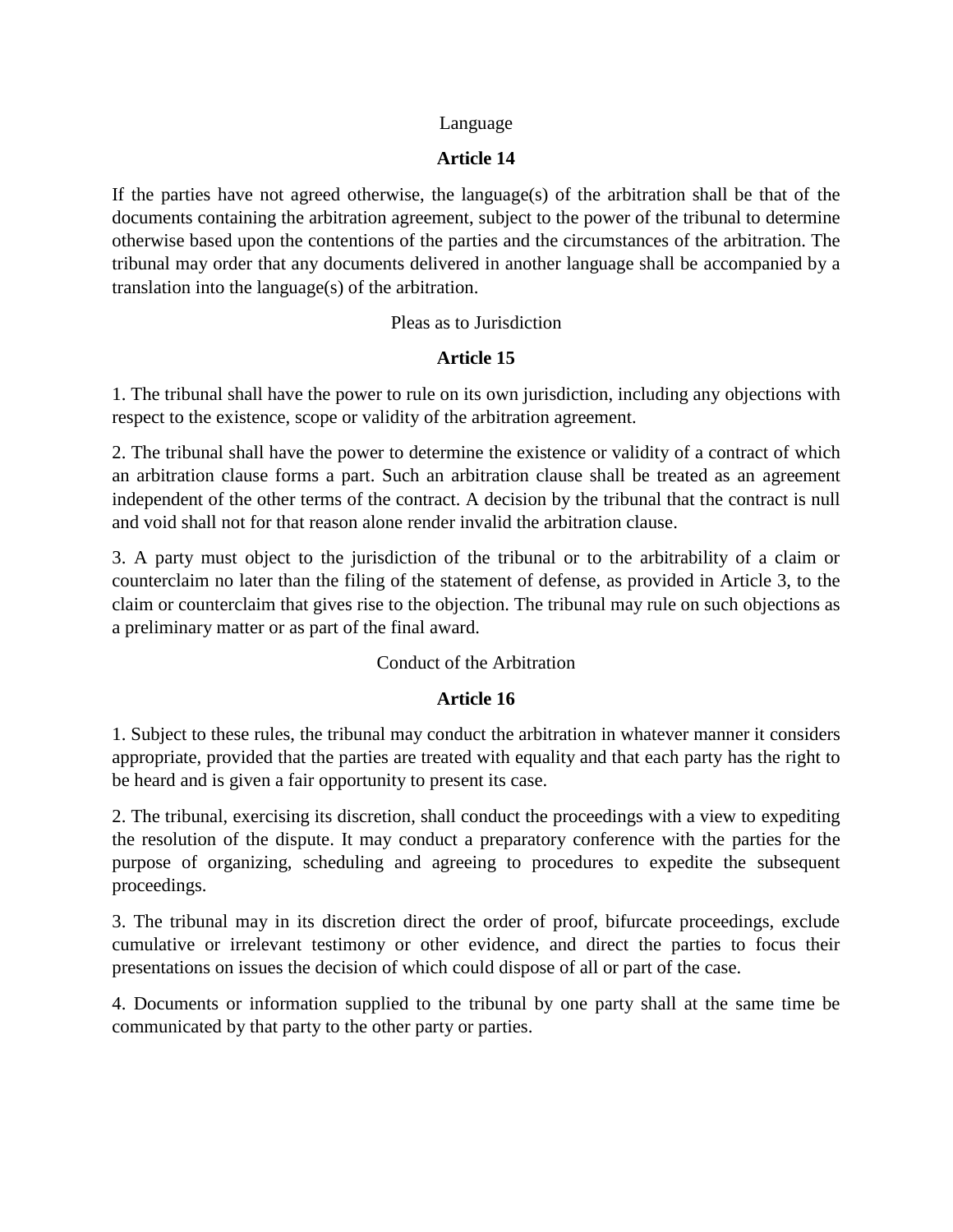#### Further Written Statements

#### **Article 17**

1. The tribunal may decide whether the parties shall present any written statements in addition to statements of claims and counterclaims and statements of defense, and it shall fix the periods of time for submitting any such statements.

2. The periods of time fixed by the tribunal for the communication of such written statements should not exceed 45 days. However, the tribunal may extend such time limits if it considers such an extension justified.

#### **Notices**

#### **Article 18**

1. Unless otherwise agreed by the parties or ordered by the tribunal, all notices, statements and written communications may be served on a party by air mail, air courier, facsimile transmission, telex, telegram, or other written forms of electronic communication addressed to the party or its representative at its last known address or by personal service.

2. For the purpose of calculating a period of time under these rules, such period shall begin to run on the day following the day when a notice, statement or written communication is received. If the last day of such period is an official holiday at the place received, the period is extended until the first business day which follows. Official holidays occurring during the running of the period of time are included in calculating the period.

#### Evidence

#### **Article 19**

1. Each party shall have the burden of proving the facts relied on to support its claim or defense.

2. The tribunal may order a party to deliver to the tribunal and to the other parties a summary of the documents and other evidence which that party intends to present in support of its claim, counterclaim or defense.

3. At any time during the proceedings, the tribunal may order parties to produce other documents, exhibits or other evidence it deems necessary or appropriate.

#### **Hearings**

#### **Article 20**

1. The tribunal shall give the parties at least 30 days' advance notice of the date, time and place of the initial oral hearing. The tribunal shall give reasonable notice of subsequent hearings.

2. At least 15 days before the hearings, each party shall give the tribunal and the other parties the names and addresses of any witnesses it intends to present, the subject of their testimony and the languages in which such witnesses will give their testimony.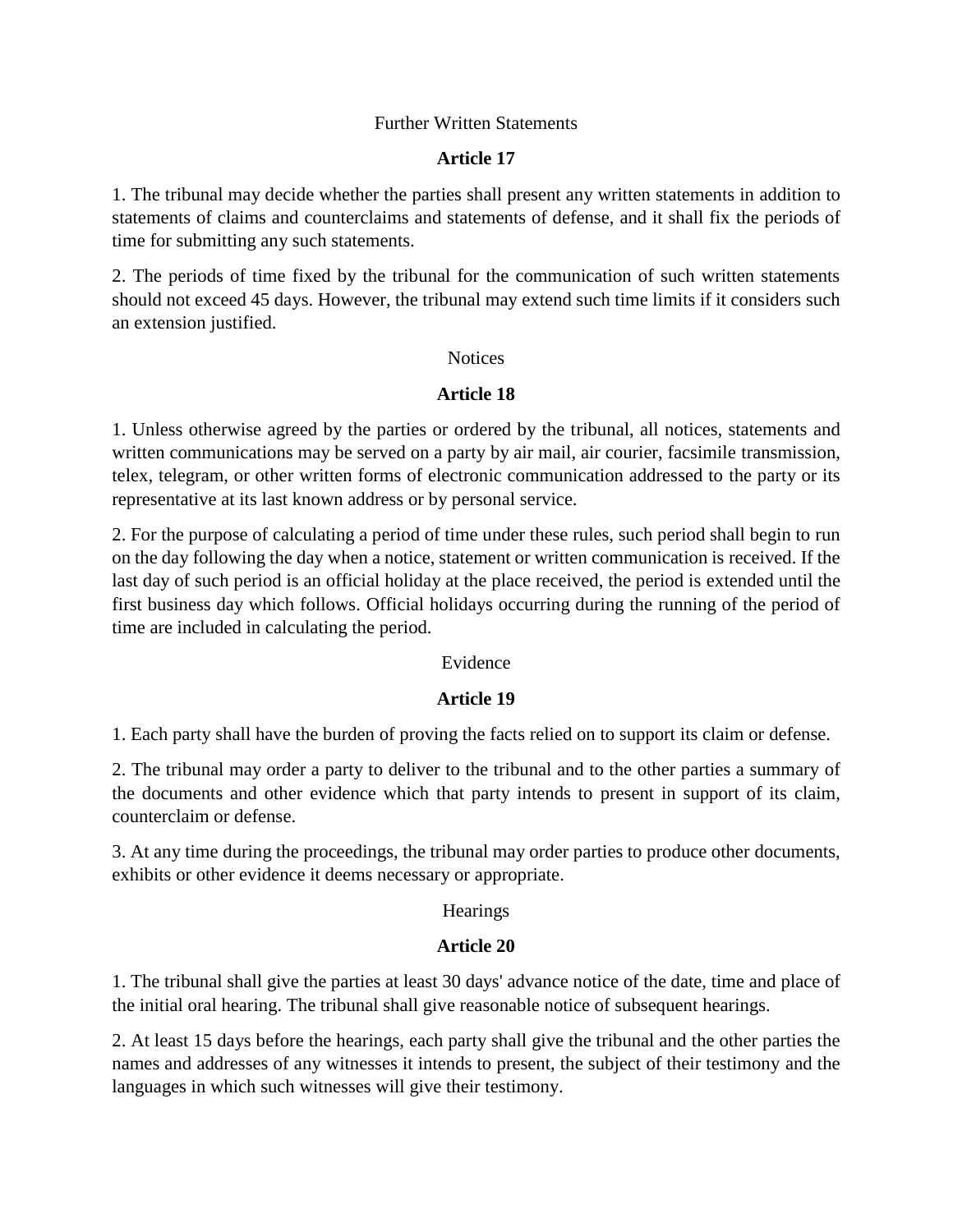3. At the request of the tribunal or pursuant to mutual agreement of the parties, the administrator shall make arrangements for the interpretation of oral testimony or for a record of the hearing.

4. Hearings are private unless the parties agree otherwise or the law provides to the contrary. The tribunal may require any witness or witnesses to retire during the testimony of other witnesses. The tribunal may determine the manner in which witnesses are examined.

5. Evidence of witnesses may also be presented in the form of written statements signed by them.

6. The tribunal shall determine the admissibility, relevance, materiality and weight of the evidence offered by any party. The tribunal shall take into account applicable principles of legal privilege, such as those involving the confidentiality of communications between a lawyer and client.

# Interim Measures of Protection

# **Article 21**

1. At the request of any party, the tribunal may take whatever interim measures it deems necessary, including injunctive relief and measures for the protection or conservation of property.

2. Such interim measures may take the form of an interim award, and the tribunal may require security for the costs of such measures.

3. A request for interim measures addressed by a party to a judicial authority shall not be deemed incompatible with the agreement to arbitrate or a waiver of the right to arbitrate.

4. The tribunal may in its discretion apportion costs associated with applications for interim relief in any interim award or in the final award.

# Experts

# **Article 22**

1. The tribunal may appoint one or more independent experts to report to it, in writing, on specific issues designated by the tribunal and communicated to the parties.

2. The parties shall provide such an expert with any relevant information or produce for inspection any relevant documents or goods that the expert may require. Any dispute between a party and the expert as to the relevance of the requested information or goods shall be referred to the tribunal for decision.

3. Upon receipt of an expert's report, the tribunal shall send a copy of the report to all parties and shall give the parties an opportunity to express, in writing, their opinion on the report. A party may examine any document on which the expert has relied in such a report.

4. At the request of any party, the tribunal shall give the parties an opportunity to question the expert at a hearing. At this hearing, parties may present expert witnesses to testify on the points at issue.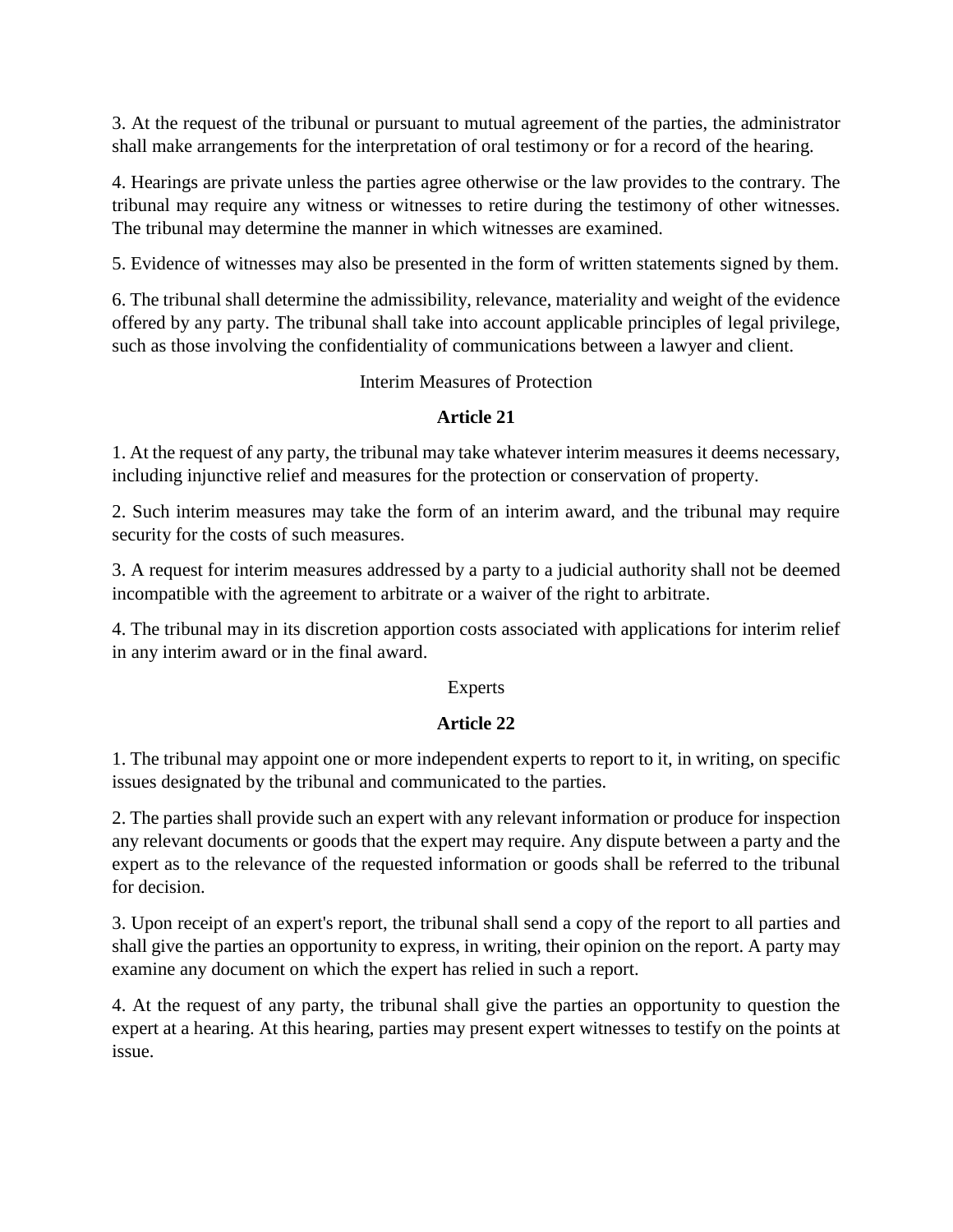#### Default

### **Article 23**

1. If a party fails to file a statement of defense within the time established by the tribunal without showing sufficient cause for such failure, as determined by the tribunal, the tribunal may proceed with the arbitration.

2. If a party, duly notified under these rules, fails to appear at a hearing without showing sufficient cause for such failure, as determined by the tribunal, the tribunal may proceed with the arbitration.

3. If a party, duly invited to produce evidence or take any other steps in the proceedings, fails to do so within the time established by the tribunal without showing sufficient cause for such failure, as determined by the tribunal, the tribunal may make the award on the evidence before it.

# Closure of Hearing

### **Article 24**

1. After asking the parties if they have any further testimony or evidentiary submissions andupon receiving negative replies or if satisfied that the record is complete, the tribunal maydeclare the hearings closed.

2. The tribunal in its discretion, on its own motion or upon application of a party, may reopen the hearings at any time before the award is made.

# Waiver of Rules

# **Article 25**

A party who knows that any provision of the rules or requirement under the rules has not been complied with, but proceeds with the arbitration without promptly stating an objection in writing thereto, shall be deemed to have waived the right to object.

Awards, Decisions and Rulings

# **Article 26**

1. When there is more than one arbitrator, any award, decision or ruling of the arbitral tribunal shall be made by a majority of the arbitrators. If any arbitrator fails to sign the award, it shall be accompanied by a statement of the reason for the absence of such signature.

2. When the parties or the tribunal so authorize, the presiding arbitrator may make decisions or rulings on questions of procedure, subject to revision by the tribunal.

Form and Effect of the Award

# **Article 27**

1. Awards shall be made in writing, promptly by the tribunal, and shall be final and binding on the parties. The parties undertake to carry out any such award without delay.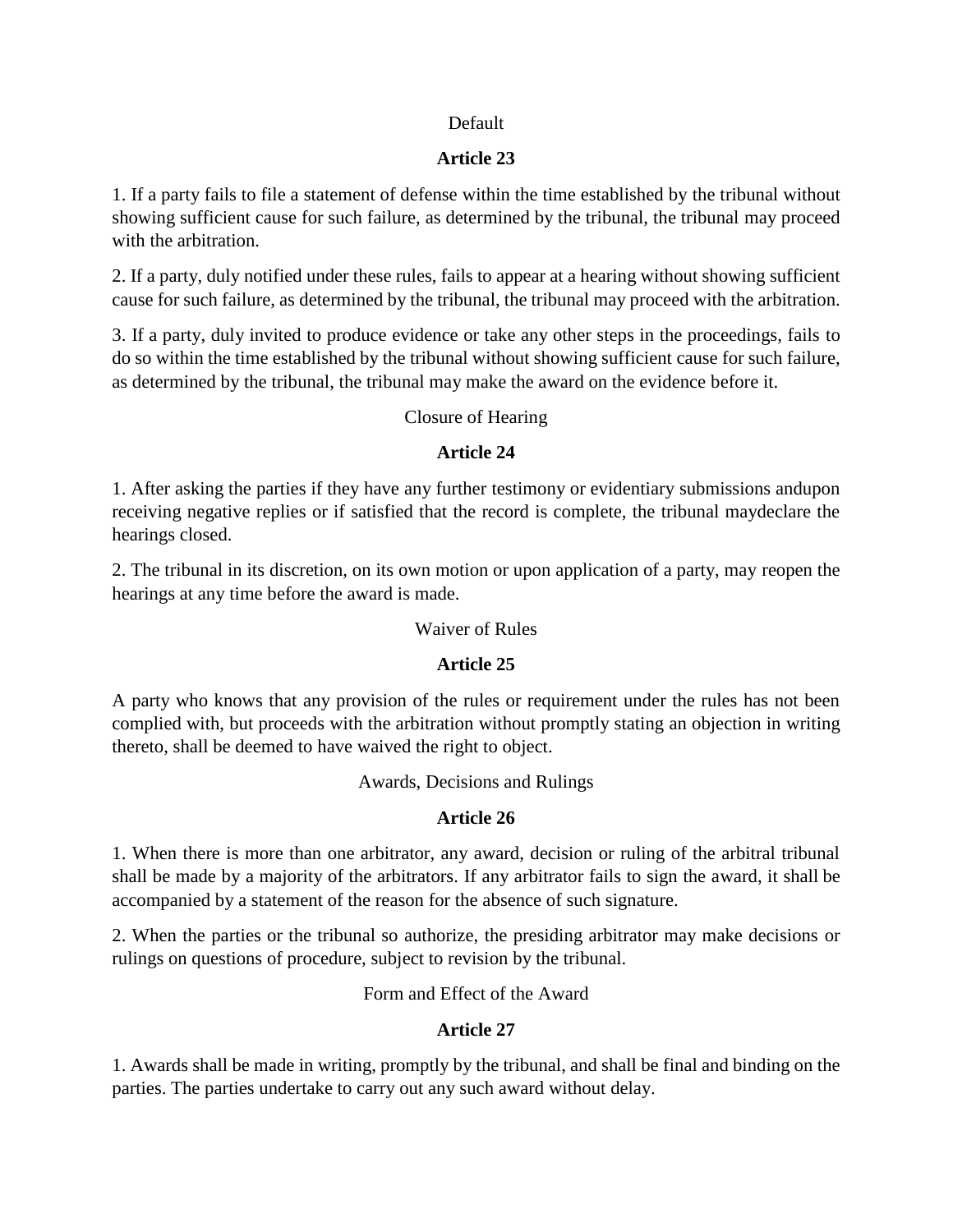2. The tribunal shall state the reasons upon which the award is based, unless the parties have agreed that no reasons need be given.

3. The award shall contain the date and the place where the award was made, which shall be the place designated pursuant to Article 13.

4. An award may be made public only with the consent of all parties or as required by law.

5. Copies of the award shall be communicated to the parties by the administrator.

6. If the arbitration law of the country where the award is made requires the award to be filed or registered, the tribunal shall comply with such requirement.

7. In addition to making a final award, the tribunal may make interim, interlocutory, or partial orders and awards.

# Applicable Laws and Remedies

# **Article 28**

1. The tribunal shall apply the substantive law(s) or rules of law designated by the parties as applicable to the dispute. Failing such a designation by the parties, the tribunal shall apply such law(s) or rules of law as it determines to be appropriate.

2. In arbitrations involving the application of contracts, the tribunal shall decide in accordance with the terms of the contract and shall take into account usages of the trade applicable to the contract.

3. The tribunal shall not decide as amiable compositeur or ex aequo et bono unless the parties have expressly authorized it to do so.

4. A monetary award shall be in the currency or currencies of the contract unless the tribunal considers another currency more appropriate, and the tribunal may award such pre-award and postaward interest, simple or compound, as it considers appropriate, taking into consideration the contract and applicable law.

5. Unless the parties agree otherwise, the parties expressly waive and forego any right to punitive, exemplary or similar damages unless a statute requires that compensatory damages be increased in a specified manner. This provision shall not apply to any award of arbitration costs to a party to compensate for dilatory or bad faith conduct in the arbitration.

# Settlement or Other Reasons for Termination

# **Article 29**

1. If the parties settle the dispute before an award is made, the tribunal shall terminate the arbitration and, if requested by all parties, may record the settlement in the form of an award on agreed terms. The tribunal is not obliged to give reasons for such an award.

2. If the continuation of the proceedings becomes unnecessary or impossible for any other reason, the tribunal shall inform the parties of its intention to terminate the proceedings. The tribunal shall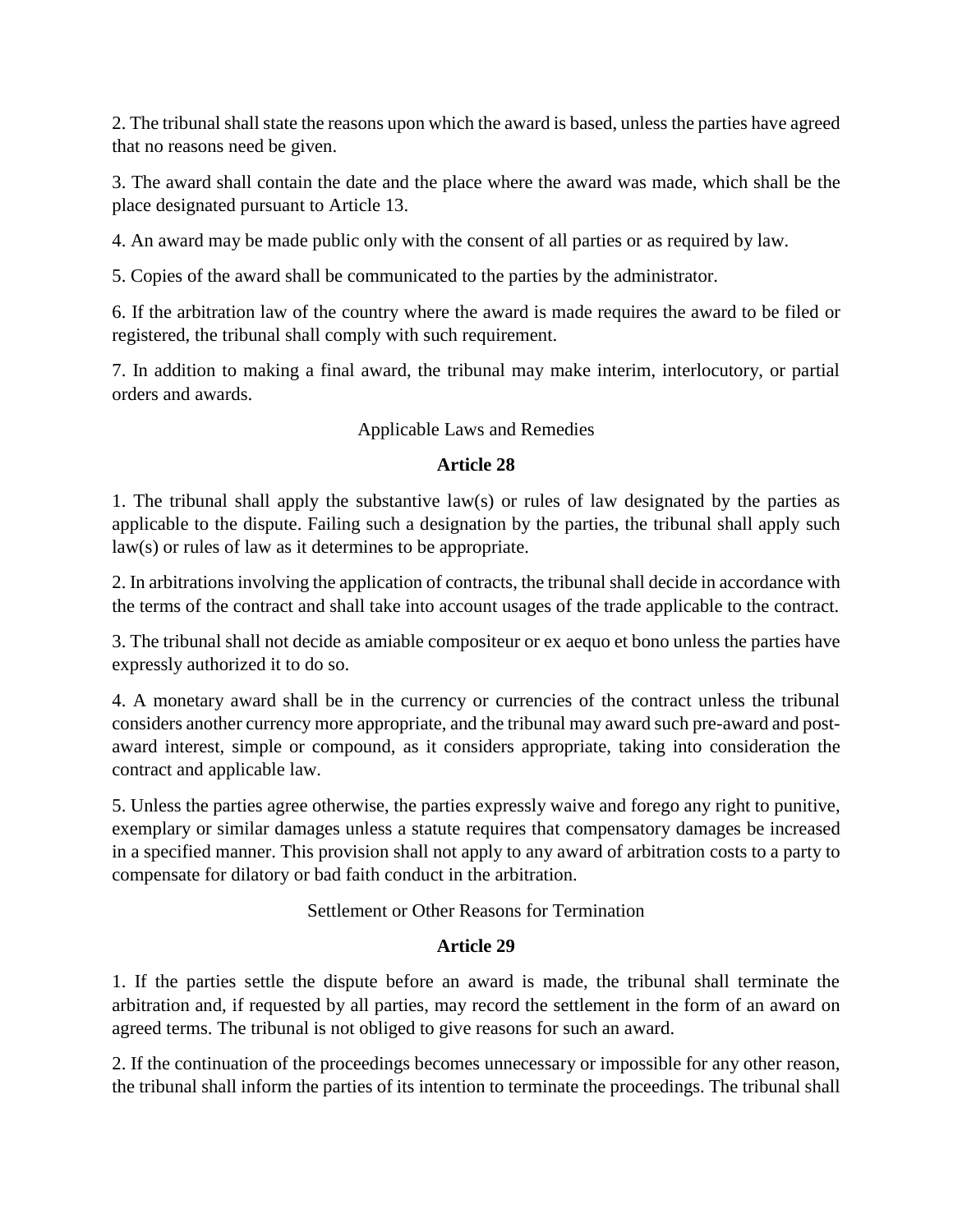thereafter issue an order terminating the arbitration, unless a party raises justifiable grounds for objection.

# Interpretation or Correction of the Award

# **Article 30**

1. Within 30 days after the receipt of an award, any party, with notice to the other parties, may request the tribunal to interpret the award or correct any clerical, typographical or computation errors or make an additional award as to claims presented but omitted from the award.

2. If the tribunal considers such a request justified, after considering the contentions of the parties, it shall comply with such a request within 30 days after the request. Costs

# **Article 31**

The tribunal shall fix the costs of arbitration in its award. The tribunal may apportion suchcosts among the parties if it determines that such apportionment is reasonable, taking into account the circumstances of the case. Such costs may include:

(a) the fees and expenses of the arbitrators;

(b) the costs of assistance required by the tribunal, including its experts;

(c) the fees and expenses of the administrator;

(d) the reasonable costs for legal representation of a successful party; and

(e) any such costs incurred in connection with an application for interim or emergency relief pursuant to Article 21.

# Compensation of Arbitrators

# **Article 32**

Arbitrators shall be compensated based upon their amount of service, taking into account their stated rate of compensation and the size and complexity of the case. The administrator shall arrange an appropriate daily or hourly rate, based on such considerations, with the parties and with each of the arbitrators as soon as practicable after the commencement of the arbitration. If the parties fail to agree on the terms of compensation, the administrator shall establish an appropriate rate and communicate it in writing to the parties.

# Deposit of Costs

# **Article 33**

1. When a party files claims, the administrator may request the filing party to deposit appropriate amounts as an advance for the costs referred to in Article 31, paragraphs (a), (b) and (c).

2. During the course of the arbitral proceedings, the tribunal may request supplementary deposits from the parties.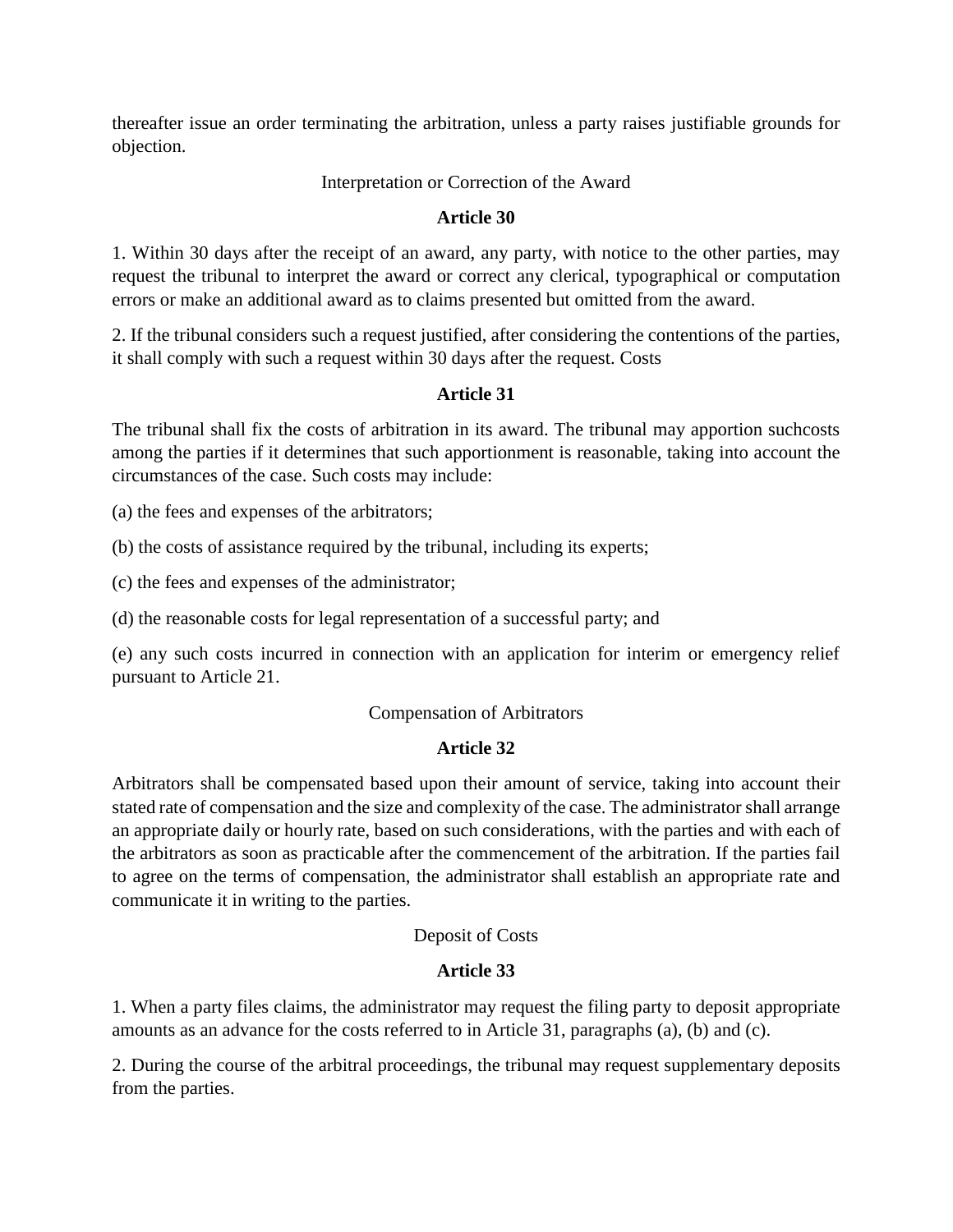3. If the deposits requested are not paid in full within 30 days after the receipt of the request, the administrator shall so inform the parties, in order that one or the other of them may make the required payment. If such payments are not made, the tribunal may order the suspension or termination of the proceedings.

4. After the award has been made, the administrator shall render an accounting to the parties of the deposits received and return any unexpended balance to the parties.

### Confidentiality

#### **Article 34**

Confidential information disclosed during the proceedings by the parties or by witnesses shall not be divulged by an arbitrator or by the administrator. Unless otherwise agreed by the parties, or required by applicable law, the members of the tribunal and the administrator shall keep confidential all matters relating to the arbitration or the award.

#### Exclusion of Liability

### **Article 35**

The members of the tribunal and the administrator shall not be liable to any party for any act or omission in connection with any arbitration conducted under these rules, except that they may be liable for the consequences of conscious and deliberate wrongdoing.

#### Interpretation of Rules

#### **Article 36**

The tribunal shall interpret and apply these rules insofar as they relate to its powers and duties. The administrator shall interpret and apply all other rules.

#### Administrative fees

The administrative fees of the ICDR are based on the amount of the claim or counterclaim. Arbitrator compensation is not included in this schedule. Unless the parties agree otherwise, arbitrator compensation and administrative fees are subject to allocation by the arbitrator in the award.

#### Fees

A non-refundable initial filing fee is payable in full by a filing party when a claim, counterclaim or additional claim is filed.

A case service fee will be incurred for all cases that proceed to their first hearing. This fee will be payable in advance at the time that the first hearing is scheduled. This fee will be refunded at the conclusion of the case if no hearings have occurred.

However, if the administrator is not notified at least 24 hours before the time of the scheduled hearing, the case service fee will remain due and will not be refunded.